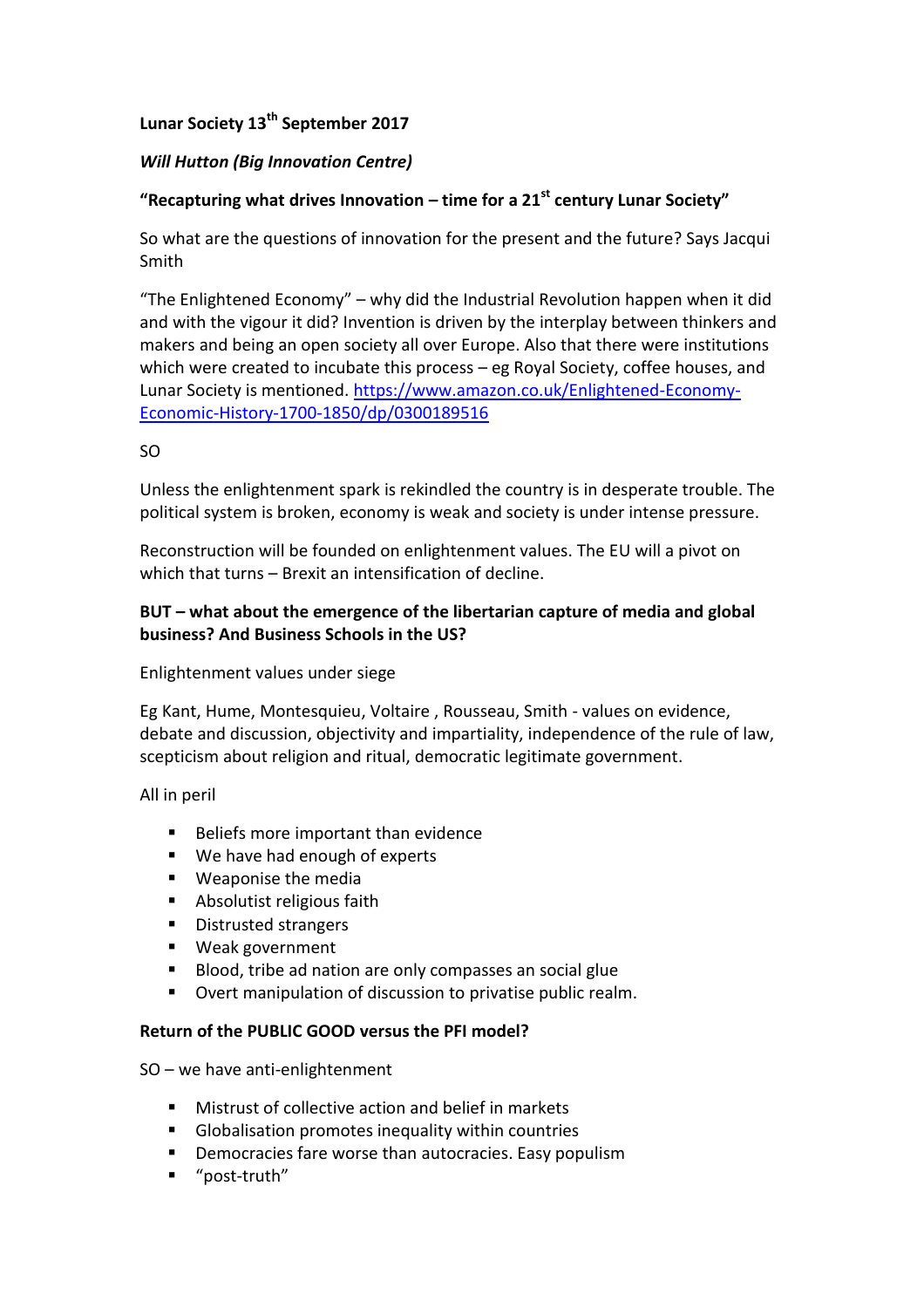### **The power of MONEY? The new religion for what?**

General Purpose Technologies (GPC)

- 9000bc/1400ad pants and animals domestication, wheel, smelting, writing, use of bronze, iron & steel, water wheel
- $1400/1750 3$  misted ships, printing
- 1750/1900 steam engine, factory system, railway, iron ships, communications
- 1900/2000 combustion engine, electricity, motor vehicle, airplane, mass production, computer, lean production, internet, biotechnology
- $\blacksquare$  21<sup>st</sup> century mobile phone, nanotechnologies, fusion energy, advanced materials, carbon sequestration, space, nitrogen cycle, water, health informatics, customised medicine, etc

Digitalisation as a meta GPC

Intangible assets is now much bigger than tangibles assets

Challenge 2 – de-purposed enterprise

- Great companies have a "north star" of purpose to promote human betterment
- But instead today's corporations need to please a myopic market with distorted view of shareholder primacy.
- Most acute in UK "ownerless corporations" fragmented ownership
- **Hostile to innovation**

#### Challenge 3 – China

- Growth model needs wholesale reform
- **Leninist corporatism no longer possible**
- **Excessive debt**
- **Extreme precariousness of banking system**
- **What does this mean for Birmingham and its love affair with Chinese capital?**
- Will's view is that China will crash in next 5 years

Challenge 4 – Brexit and Europe!

- Ait was an anti-enlightenment shock
- The manner in which the case was made  $-$  "anti-expert" etc

#### Challenge 5 – USA and Trump

- **America First lives**
- **Insist on HIS "facts"**
- Method in his "madness" **BUT – libertarianism??**

#### Challenge 6 – Inequality

 $\blacksquare$  Income and spatial inequality in UK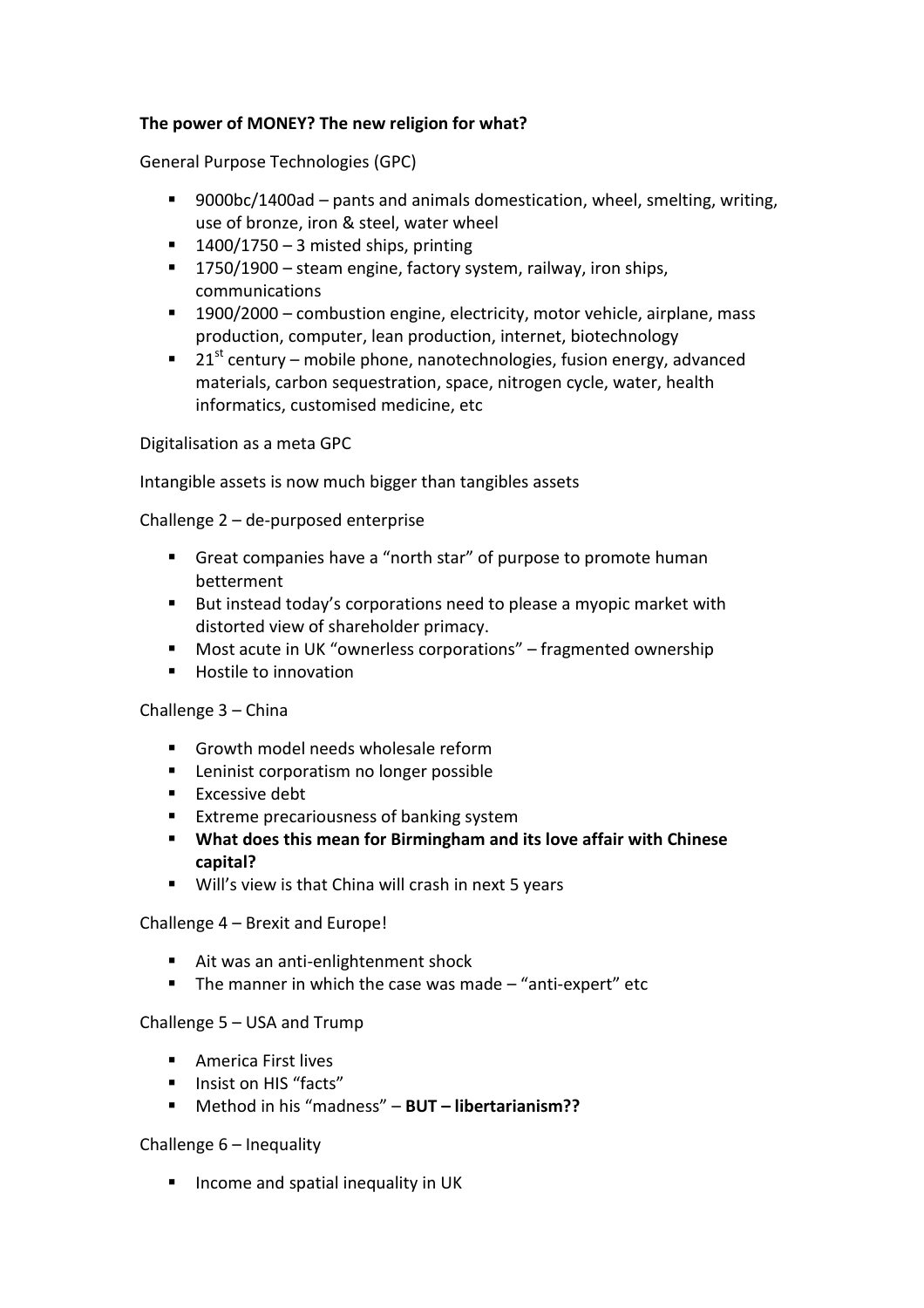- Wealth inequality s stunning due to global asset price boom and ease of money movement.
- Artificial intelligence and impact on work
- Welfare states under pressure
- Decline of "craft" and disappearance of career?
- **SO – what form of global tax regimes?**

Is the issue one of human betterment for all? Is this the  $21<sup>st</sup>$  century enlightenment?

Challenge 7 – Intellectual

- Ayn Rand
- Too much faith in neo liberal model
- **BUT**
- Restore the heart of Keynesian economics radical uncertainty and differential speed of financial market and real economy adjustment
- Markets need trusted architectures and trust
- Society needs social contracts its a 2 way flow contribution principle is key – the Beveridge contract
- **Workers need to know there are prospects of flourishing**
- Well designed taxation to finance public betterment (spending) not as a burden

What should a 21<sup>st</sup> Century Lunar Society do?

- Reboot the idea of "publicness"
- **Embrace open innovation and the new**
- $\blacksquare$  Enlightenment capitalism reframe the company
- Recasting the regulatory, financial and ownership systems
- Workers as members of organisations with voice
- Similarly for social contract, public institutions and democracy, digital/AI revolution

Open Innovation as driver of "deep change" – "open" universities?

The purposeful (enlightenment) company

*Prospects?* 

- We could experience serious recession in 2018/19? Then decades of below trend growth?
- **Brexit will cause traumatic transition**
- House prices are far too high
- **How much will this prompt intellectual awareness? But will our libertarian media allow it?**
- Spillovers into music, film, social media, literature,?
- Experimentation with new companies, new unions, new forms of finance, new forms of mutuality
- New civic institutions